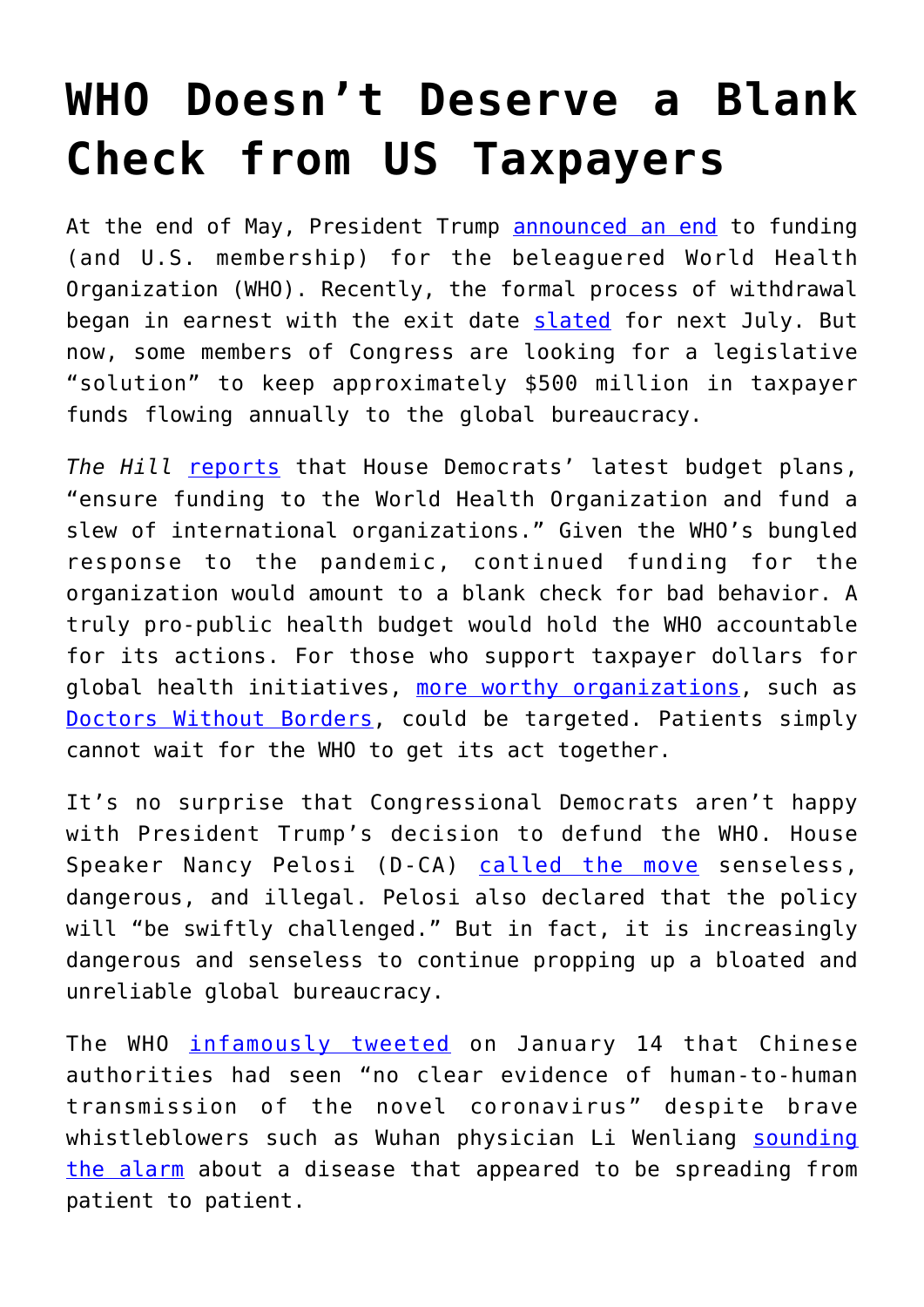*Preliminary investigations conducted by the Chinese authorities have found no clear evidence of human-to-human transmission of the novel [#coronavirus](https://twitter.com/hashtag/coronavirus?src=hash&ref_src=twsrc%5Etfw) (2019-nCoV) identified in [#Wuhan](https://twitter.com/hashtag/Wuhan?src=hash&ref_src=twsrc%5Etfw), [#China](https://twitter.com/hashtag/China?src=hash&ref_src=twsrc%5Etfw) . [pic.twitter.com/Fnl5P877VG](https://t.co/Fnl5P877VG)*

*— World Health Organization (WHO) (@WHO) [January 14, 2020](https://twitter.com/WHO/status/1217043229427761152?ref_src=twsrc%5Etfw)*

For his "crime" of spreading awareness about the emerging illness, Li was detained by the Chinese authorities and [forced](https://www.cnn.com/2020/02/03/asia/coronavirus-doctor-whistle-blower-intl-hnk/index.html) to sign a statement pledging to refrain from further "unlawful acts." The 34-year-old physician [died weeks later](https://fee.org/articles/the-coronavirus-whistleblower-who-gave-his-life/), leaving behind a pregnant wife and small child.

Despite China's track-record in covering up the disease and [waiting two weeks](https://www.reuters.com/article/us-china-health-who/advance-team-of-who-experts-arrives-in-china-to-probe-coronavirus-idUSKBN2041S9) to allow a WHO advance team into the country to analyze cases, WHO Director-General Tedros Adhanom Ghebreyesus [praised](https://www.scmp.com/news/china/science/article/3050351/coronavirus-who-head-stands-his-praise-china-and-xi-jinping) Chinese President Xi Jinping's alleged political commitment, leadership, and transparency pertaining to the pandemic response.

Some researchers and academics [have tried to reason that](https://www.washingtonpost.com/politics/2020/03/04/does-world-health-organization-have-freedom-do-what-it-needs-do-about-covid-19/) the organization has to do a delicate dance to elicit continued Chinese cooperation, but the organization's actions go far beyond mere diplomacy. The WHO [continues to deny](https://foreignpolicy.com/2020/02/28/taiwan-who-coronavirus-china-international-organizations/) Taiwan a seat at its emergency meetings, despite the Asian nation's uniquely successful approach to containing the Coronavirus. Taiwan is a nation of more than 23 million people (comparable to Florida's population) yet has [fewer than ten](https://www.worldometers.info/coronavirus/) COVID-19-related deaths. The island-nation contained the Coronavirus early on via a rigorous combination of travel screening and hospital infection control measures.

Clearly, Taiwan has a lot to bring to the table in explaining best practices to the rest of the world. Yet, New York University scholars Yu-Jie Chen and Jerome Cohen [note](https://www.cfr.org/in-brief/why-does-who-exclude-taiwan) that "due to the PRC's great-power status, including its seat as a permanent UN Security Council member, Beijing has been able to